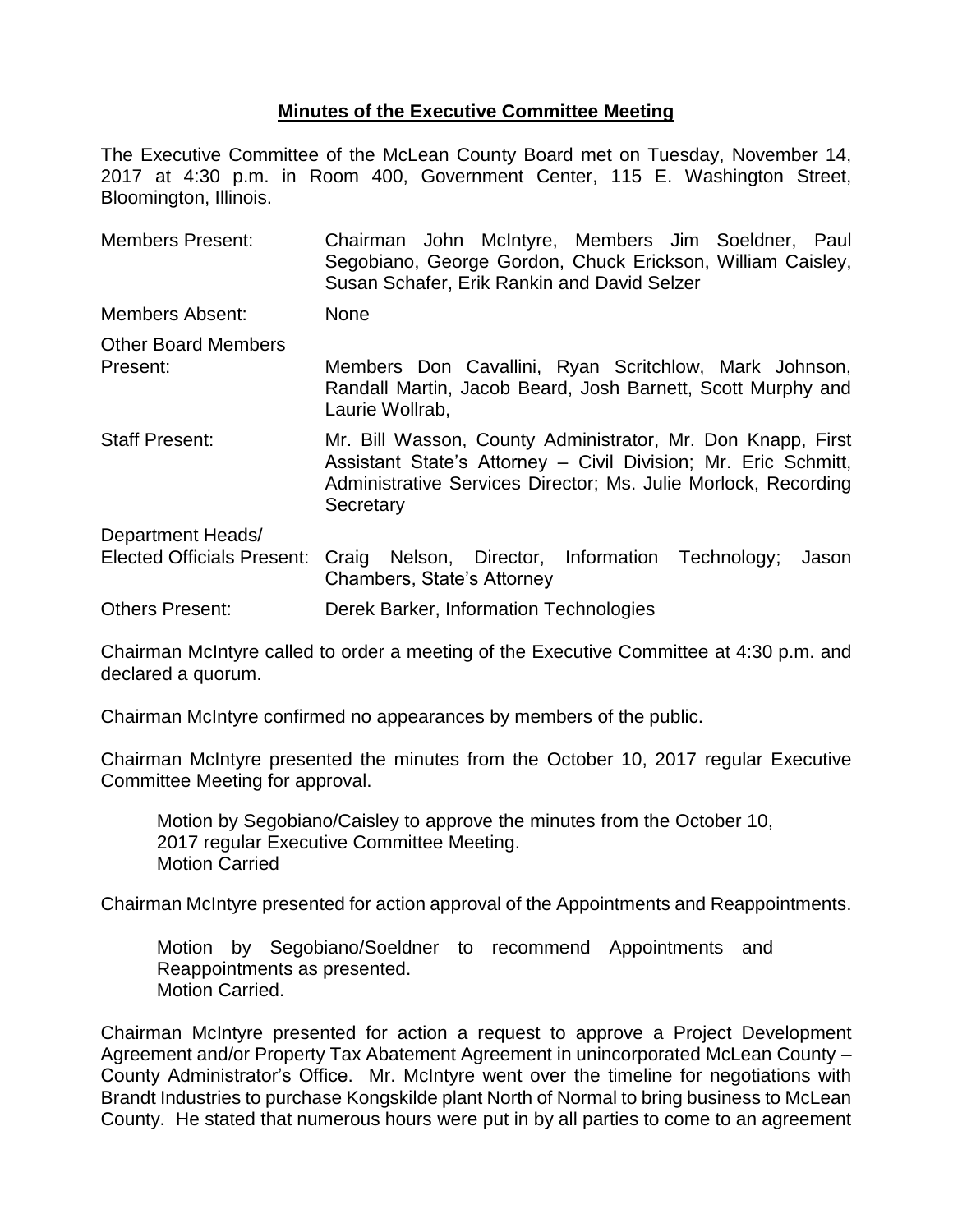Executive Committee Minutes November 14, 2017 Page **2** of **7**

and that negotiations went into this past weekend, which is why Board members did not receive final information until Sunday. He stated that they did best they could to keep members informed, but negotiations were continuously changing and reminded the Committee that Brandt is a privately held company and Brandt wanted to talk to their employees first before information was announced here. He reviewed location of the Kongskilde plant, taxing bodies and individuals involved in the negotiations. Mr. McIntyre went over some of the major points in the agreement. He stated that the major factor is jobs, so benchmarks were included to help meet the need for manufacturing jobs in the community. He stated that we cannot continue to depend on State Farm and housing construction to help offset the jobs we have lost in the past few years. Mr. McIntyre discussed Brandt's possible plans to expand on parcels adjacent to current plant and how EDC would keep track of expansion as part of the agreement. Mr. McIntyre stated that Brandt agreed to job standards based on the US Department of Labor Bureau of Labor and Occupational Employment Statistics. He stated if Brandt does not meet benchmarks, then taxes would not be abated for that year. He stated that the total County Board tax incentive as the property sits today would be \$72,909 over a 10-year period. He stated that it was felt this amount was a reasonable risk when you consider the community would gain 300 jobs. Chairman McIntyre reviewed goals of Brandt Industries. He discussed downsizing of Kongskilde and what that company would be doing in the future. Mr. McIntyre indicated to members that Brandt would not be in competition with John Deere and Case dealers here as they were going to manufacture attachments and implements. He went over other benefits Brandt had provided in the other communities including, training programs and contributions to charities.

Mr. Segobiano indicated that he had talked with Chairman McIntyre and Mr. Wasson and felt they had answered his concerns regarding taxes and jobs. He thanked Staff for all of their time and effort regarding this proposal. He stated that one of his concerns when we looked at the budget this year was loss of jobs and was glad to see this opportunity come along for our community. He stated that he wanted Staff and County recognized for their hard work. Mr. McIntyre thanked him and stated this was definitely a team effort with Unit 5 school district, EDC, and County Staff. Mr. McIntyre asked if there were other questions or comments; hearing none, he called for the question.

Motion by Selzer/Schafer to recommend approval of a Project Development Agreement and/or Property Tax Abatement Agreement in unincorporated McLean County – County Administrator's Office Motion Carried.

Chairman McIntyre presented on behalf of the Information Technologies Department a request to approve a Services Agreement between CTI Conference Technologies, Inc. and McLean County for the A/V System. (Information Technologies Dept.)

Motion by Segobiano/Gordon to recommend approval of a Services Agreement between CTI Conference Technologies, Inc. and McLean County for the A/V System. Motion Carried.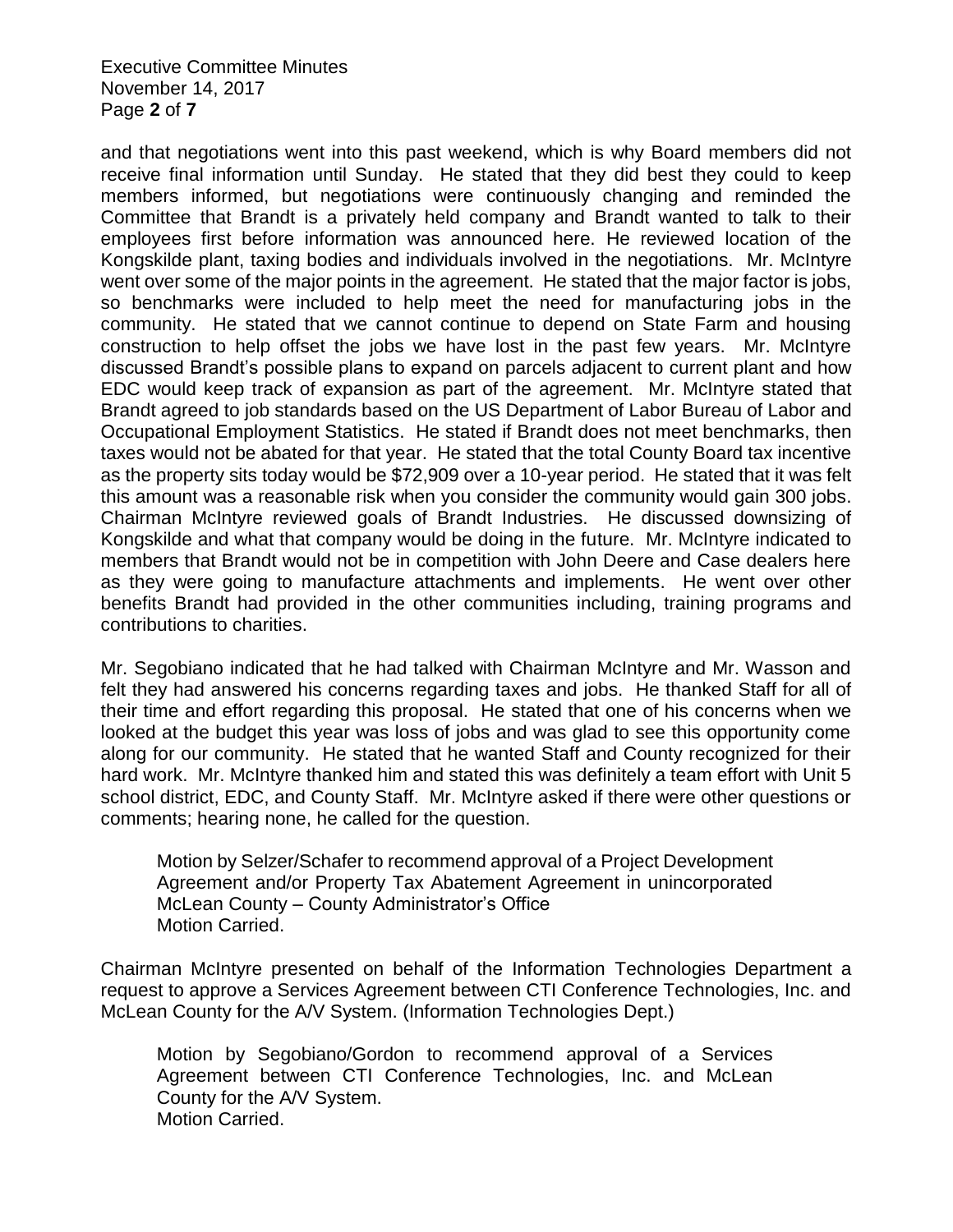Executive Committee Minutes November 14, 2017 Page **3** of **7**

Chairman McIntyre presented on behalf of the Information Technologies Department a request to approve renewal of an Annual Maintenance Agreement for EJustice Software for January 1 – December 31, 2018.

Motion by Caisley/Schafer to recommend approval of the renewal of an Annual Maintenance Agreement for EJustice Software for January 1- December 3, 2018. Motion Carried.

Mr. Dave Selzer, Chairman of the Finance Committee indicated they had no items for action for the Committee today but would have an item for the Board next week. Chairman McIntyre asked if the Committee had any questions for Mr. Selzer or the Finance Committee; hearing none, he thanked Mr. Selzer.

Ms. Schafer indicated they had no items for the Committee today, but would have an item for the Board next week. Chairman McIntyre asked if there were any questions for Chairman Schafer or the Health Committee; hearing none, he moved on to the Land Use and Development Committee.

Mr. Chuck Erickson, Chairman of the Land Use and Development Committee indicated they had no items for the Committee today and would have nothing for the Board next week. Chairman McIntyre asked the Committee if they had any questions for Mr. Erickson; hearing none, he thanked Mr. Erickson.

Mr. William Caisley, Chairman of the Transportation Committee presented for action a request to approve the Federal Section 5311 Intercity Bus Program Application (FY 2019) (SHOWBUS)

Motion by Caisley/Gordon to recommend approval of the Federal Section 5311 Intercity Bus Program Application (FY 2019) (SHOWBUS) Motion Carried

Mr. Caisley presented for action a request to approve an Emergency Appropriation Ordinance – McLean County Budget fund 0121.

Motion by Caisley/Selzer to recommend approval of a request to approve an Emergency Appropriation Ordinance – McLean County Budget fund 0121. Motion Carried.

Mr. Caisley indicated they had nothing further for the Committee to consider today but would have additional items to be presented to the Board next week. Chairman McIntyre asked if the Committee had any questions for Mr. Caisley, hearing none, he thanked him.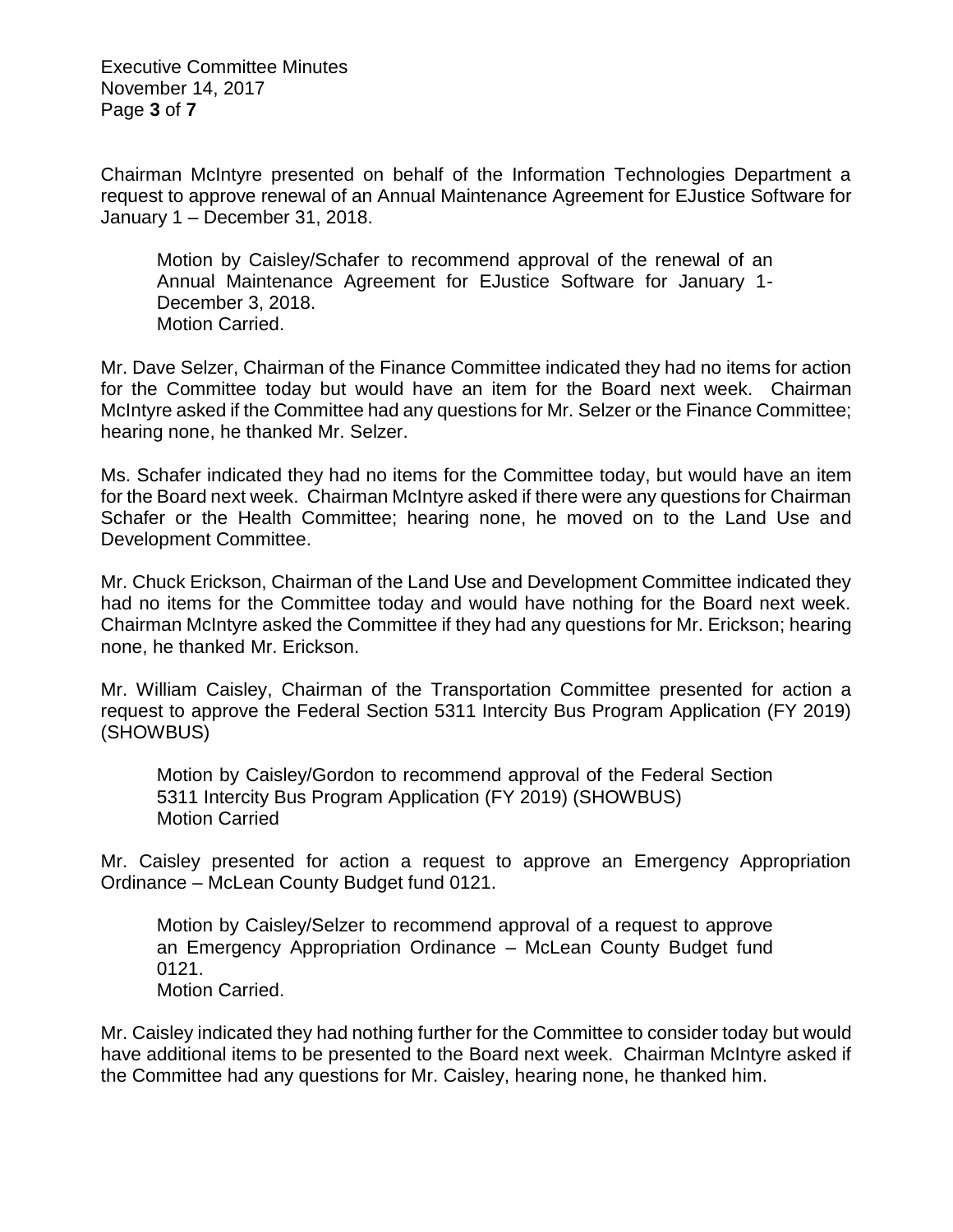Executive Committee Minutes November 14, 2017 Page **4** of **7**

Mr. Paul Segobiano indicated they had nothing for the Committee today but would have an item for the Board next week. Mr. Selzer stated the Contractor's beam-signing event was a great event recognizing the hard work of those involved in this construction project and thanked the Committee and everyone involved in the Law and Justice Expansion project for all of their hard work. Chairman McIntyre asked if there were any questions for Mr. Segobiano and the Property Committee; hearing none, he thanked Mr. Segobiano.

Mr. George Gordon, Chairman for the Justice Committee presented for action a request to approve an Intergovernmental Agreement between the City of Bloomington and the County of McLean Regulating the use by the County of McLean of the Police Shooting Range Facility of the City of Bloomington

Motion by Gordon/Caisley to recommend approval an Intergovernmental Agreement between the City of Bloomington and the County of McLean Regulating the use by the County of McLean of the Police Shooting Range Facility of the City of Bloomington Motion Carried.

Mr. Gordon indicated that the Justice Committee had nothing further for the Committee but would have additional items for the Board. Chairman McIntyre asked if there were any questions for the Justice Committee; hearing none, he thanked Mr. Gordon.

Mr. Wasson presented for action a request to approve the budget for the Information Technologies Department (0001-0043-0047).

Motion by Selzer/Rankin to recommend approval of the Information Technologies Department (0001-0043). Motion Carried.

Mr. Wasson presented for action a request to approve the budget for the County Board (0001-0001-0001 and 0001-0001-0100). Mr. Segobiano asked about removing one section of the budget for further discussion. Discussion ensued and it was determined that if moved forward to the Board, Mr. Segobiano could discuss any part of the budget at the full Board meeting. Mr. Segobiano agreed to discuss at the Board meeting. Mr. Caisley asked where the Animal Control budget was included. Mr. Wasson explained Animal Control was under the purview of the Finance Committee.

Motion by Gordon/Rankin to recommend approval of the County Board (0001-0001-0001 and 0001-0001-0100) Budget. Motion Carried.

Mr. Wasson presented for action a request to approve a Resolution Establishing the Holiday Schedule for County Employees for the year 2018.

Motion by Selzer/Segobiano to recommend approval of Resolution Establishing the Holiday Schedule for County Employees for the year 2018.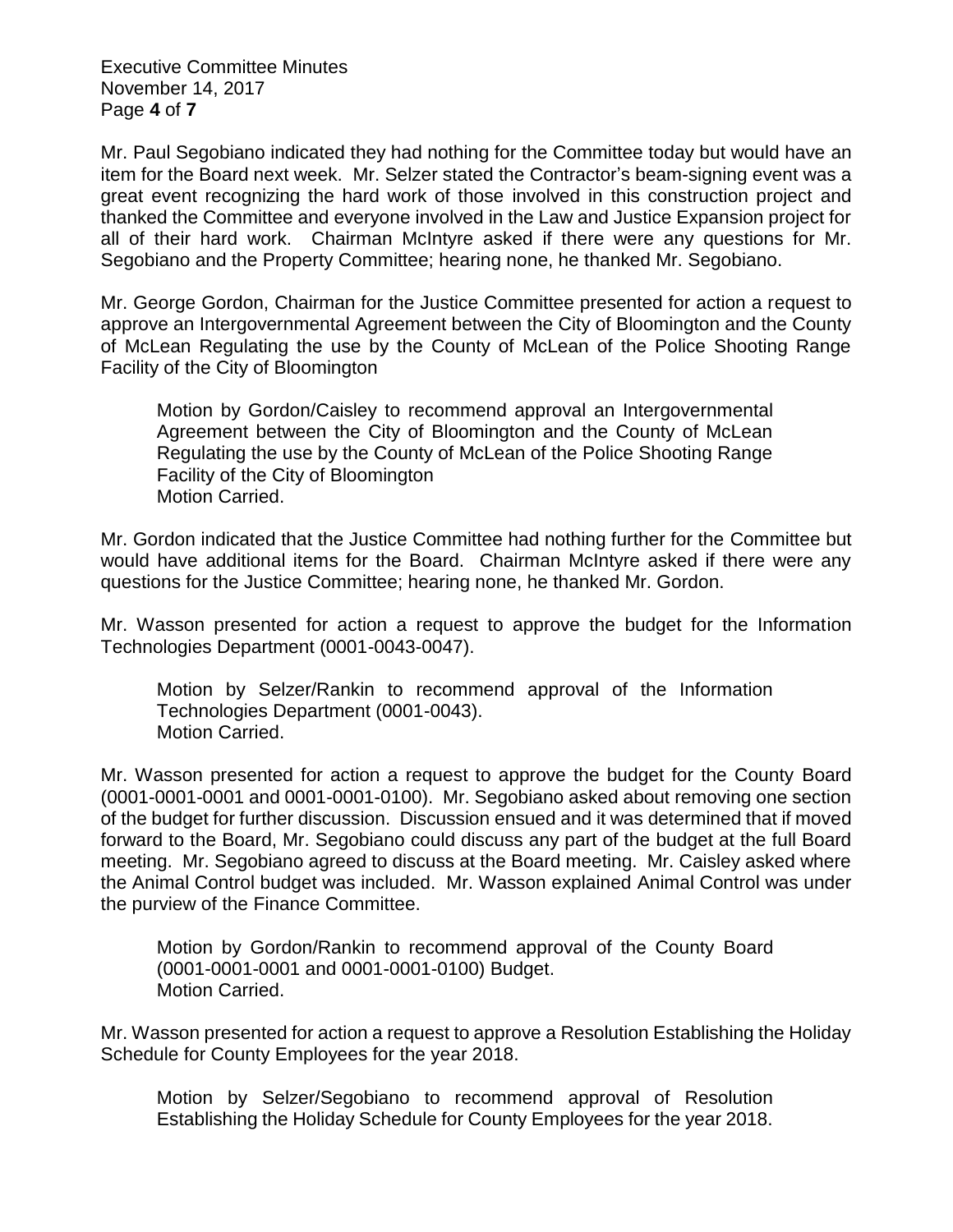Executive Committee Minutes November 14, 2017 Page **5** of **7**

Motion Carried.

Mr. Wasson presented an update on the Employee Activities for last month. Chairman McIntyre asked if there were any questions for Mr. Wasson; hearing none, he thanked him.

Mr. Wasson stated that there were corrections to two budgets and indicated that the Chairmen of those Committees would point out changes and ask for approval of amended budgets.

Vice Chairman Soeldner presented for consideration and approval 2018 Departmental Budgets under the Oversight of the Executive Committee.

Motion by Soeldner/Schafer to recommend approval of 2018 Departmental Budgets under the oversight of the Executive Committee. Motion Carried.

Chairman Selzer presented for consideration and approval of 2018 Departmental Budgets under the Oversight of the Finance Committee as amended to change line items 0135-0077- 0077-0719.001 to \$100,000 and line item 0135-0077-0077-0719.1009 to \$486,730.

Motion by Selzer/Rankin to recommend approval of the 2018 Departmental Budgets under the Oversight of the Finance Committee as amended. Motion Carried.

Chairman Gordon presented for consideration and approval 2018 Departmental Budgets under the Oversight of the Justice Committee.

Motion by Gordon/Segobiano to recommend approval of the 2018 Departmental Budgets under the Oversight of the Justice Committee. Motion Carried.

Chairman Erickson presented for consideration and approval 2018 Departmental Budgets under the Oversight of the Land Use and Development Committee.

Motion by Erickson/Selzer to recommend approval of the 2018 Departmental Budgets under the Oversight of the Land Use and Development Committee. Motion Carried.

Chairman Segobiano presented for consideration and approval of 2018 Departmental Budgets under the Oversight of the Property Committee as amended in line item 0161-0045- 0050-0768.0002 to \$56,456, line item 0161-0045-0050-0769.0001 to \$1,933,300 and line item 0161-0045-0050-0808.0002 to \$950,000.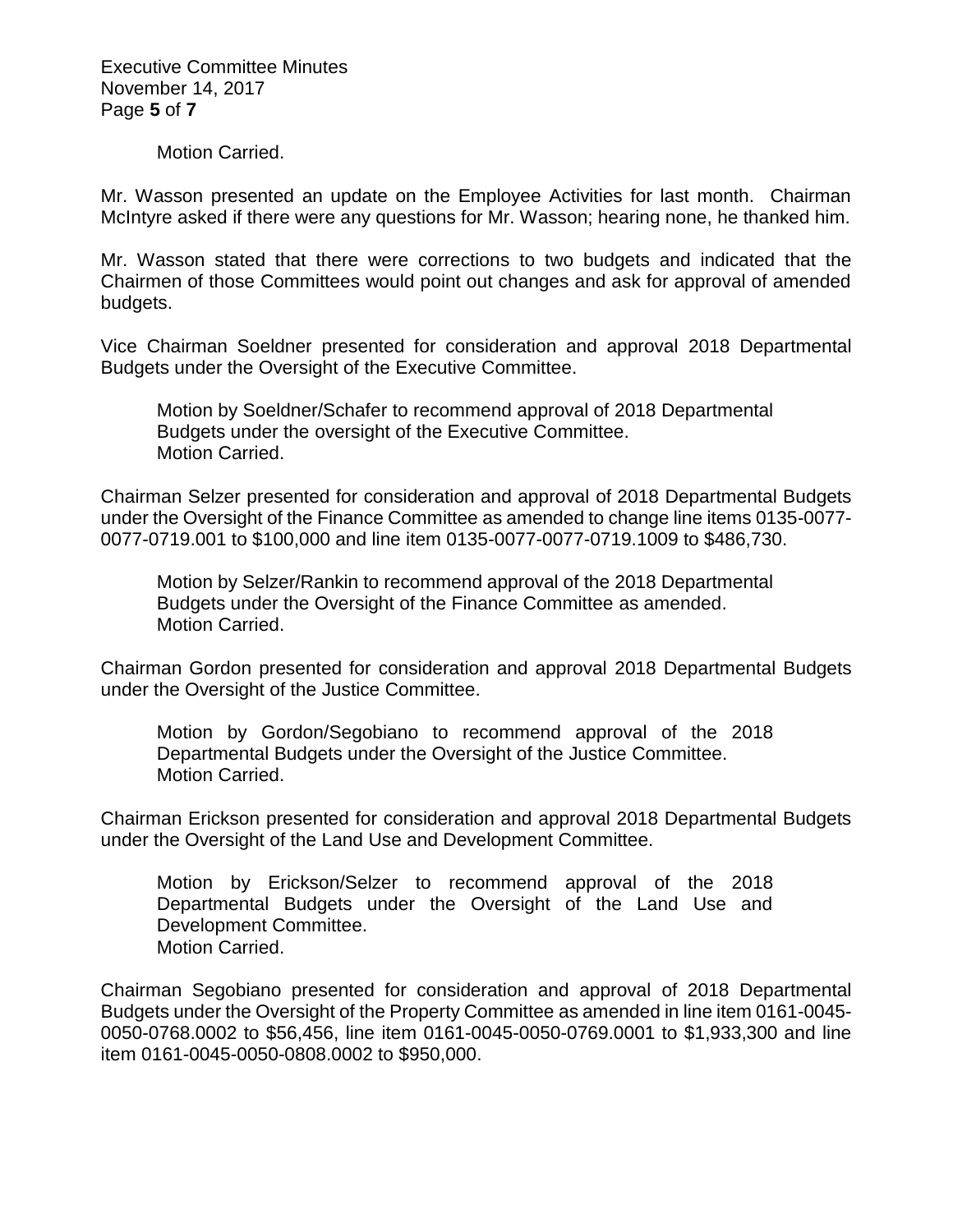Executive Committee Minutes November 14, 2017 Page **6** of **7**

> Motion by Segobiano/Gordon to recommend approval of the 2018 Departmental Budgets under the Oversight of the Property Committee as amended.

Motion Carried.

Chairman Caisley presented for consideration and approval the 2018 Departmental Budgets under the Oversight of the Transportation Committee.

Motion by Caisley/Selzer to recommend approval of the 2018 Departmental Budgets under the Oversight of the Transportation Committee. Motion Carried.

Chairman Schafer presented for consideration and approval the 2018 Department Budgets under the Oversight of the Health Committee.

Motion by Schafer/Gordon to recommend approval of the 2018 Departmental Budgets under the Oversight of the Health Committee. Motion Carried.

Chairman McIntyre presented a request to approve the Fiscal Year 2018 Combined Annual Appropriation and Budget Ordinance, as Recommended by the various Oversight Committees.

Motion by Soeldner/Segobiano to recommend approval of the Fiscal Year 2018 Combined Annual Appropriation and Budget Ordinance, as Recommended by the Oversight Committees. Motion Carried.

Chairman McIntyre presented for action a request to approve the McLean County 2017 Tax Levy Ordinance.

Motion by Selzer/Rankin to recommend approval of the McLean County 2017 Tax Levy Ordinance. Motion Carried.

Chairman McIntyre presented for action a request to approve an Amendment to the Full Time Equivalent (FTE) Resolution for Fiscal Year 2018.

Motion by Segobiano/Schafer to recommend approval of an Amendment to the Full Time Equivalent (FTE) Resolution for Fiscal Year 2018. Motion Carried.

Chairman McIntyre presented for action a request to approve the Five Year Capital Improvement Budget, as recommended by the various Oversight Committees.